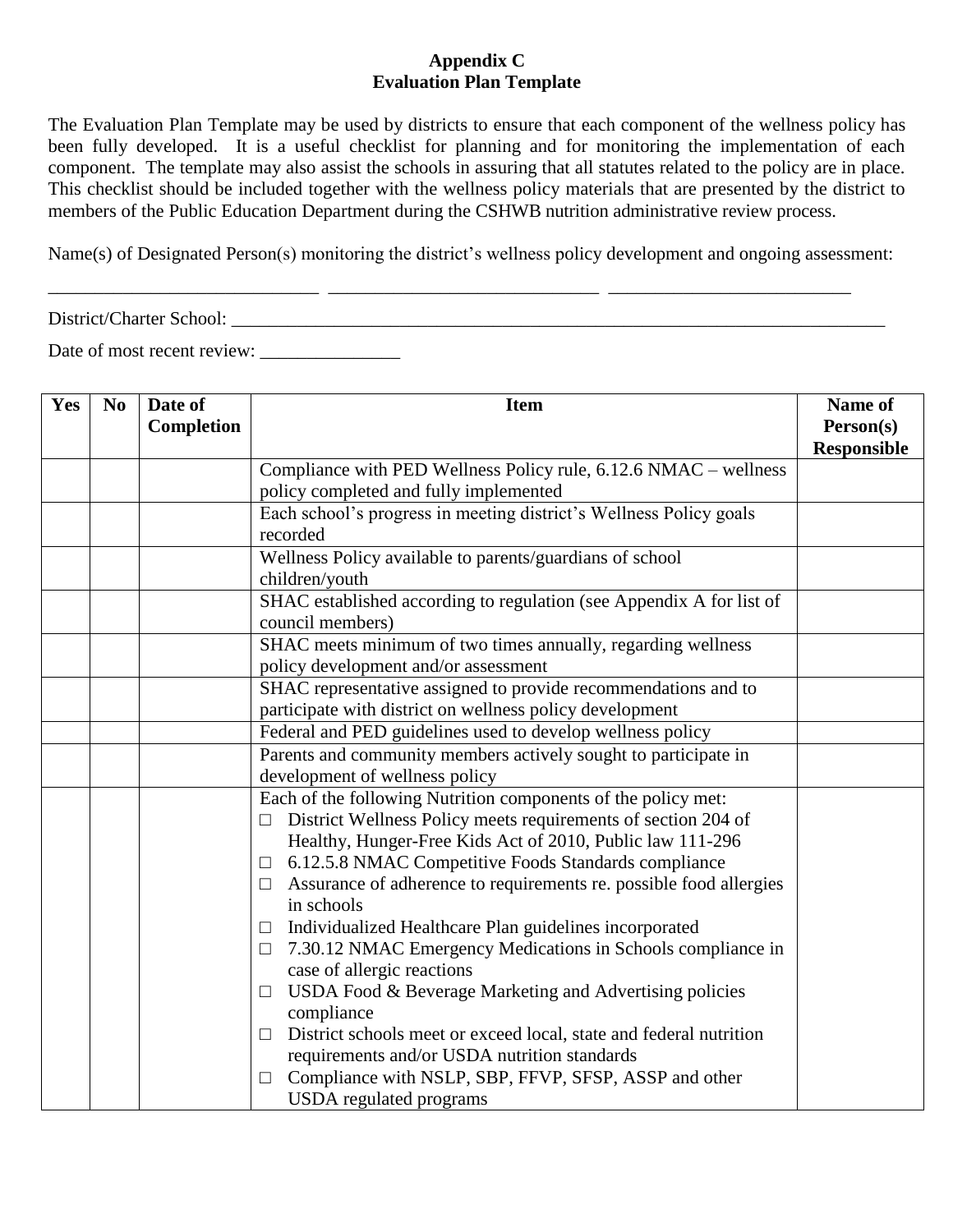|  | $\Box$ | The district appropriately operates other programs, including:                                        |  |
|--|--------|-------------------------------------------------------------------------------------------------------|--|
|  |        | Farm to School, Breakfast after the Bell, school gardens, etc.                                        |  |
|  | $\Box$ | Smarter Luncheon Techniques are used to encourage students by                                         |  |
|  |        | promoting healthier food and beverage choices                                                         |  |
|  | $\Box$ | School nutrition staff meet or exceed hiring and professional                                         |  |
|  |        | development requirements per the USDA standards for child                                             |  |
|  |        | nutrition professionals                                                                               |  |
|  | $\Box$ | Free, safe unflavored drinking water is made available to all                                         |  |
|  |        | students throughout the school day                                                                    |  |
|  | $\Box$ | Celebrations, rewards and fundraising in schools meet or exceed                                       |  |
|  |        | nutrition standards for USDA Smart Snacks in Schools                                                  |  |
|  | $\Box$ | Nutrition education is included as part of the health education                                       |  |
|  |        | curriculum                                                                                            |  |
|  | $\Box$ | Healthy messages and nutrition promotional materials are made                                         |  |
|  |        | available throughout the school and school-related activities                                         |  |
|  | $\Box$ | Food Safety Inspections are conducted twice annually per USDA                                         |  |
|  |        | regulations and state rules, and reports are posted publicly                                          |  |
|  |        | Health Education contents standards with benchmarks and                                               |  |
|  |        | performance standards (6.29.1 NMAC Standards for Excellence)                                          |  |
|  |        | disseminated to each school                                                                           |  |
|  |        | Health Education curriculum for each school validated as                                              |  |
|  |        | comprehensive, per PED standards and benchmarks                                                       |  |
|  | $\Box$ | Life skills training is integral part of health education curriculum                                  |  |
|  | $\Box$ | Schools apply PED's "opt-out" policy, regarding sexuality<br>component of health education curriculum |  |
|  | $\Box$ | Assurance that HIV instruction is provided (6.12.2.10 NMAC)                                           |  |
|  |        | Lifesaving skills training is included in Health Education courses                                    |  |
|  |        | Quality physical activity is a component of the district's wellness                                   |  |
|  |        | policy, which aligns with the NM Health Education Content Standards                                   |  |
|  |        | as set forth in 6.29.9 NMAC                                                                           |  |
|  |        | Schools provide physical activity opportunities before and after                                      |  |
|  |        | school                                                                                                |  |
|  |        | Elementary schools provide at least 20 minutes of daily recess for                                    |  |
|  |        | all students                                                                                          |  |
|  | ⊔      | Playground facilities and equipment are regularly inspected for                                       |  |
|  |        | safety and accessibility                                                                              |  |
|  | $\Box$ | Schools are restricted from withholding physical activity from                                        |  |
|  |        | students as a form of punishment                                                                      |  |
|  | $\Box$ | Physical activity is included as a health education topic                                             |  |
|  | $\Box$ | Families are encouraged to assist children in using active means                                      |  |
|  |        | (walking or biking) to go to/from school                                                              |  |
|  |        | Physical education (PE) is included in schools' required programs and                                 |  |
|  |        | is based on Section 6.29.6 NMAC, NM Physical Education Content                                        |  |
|  |        | Standards with benchmarks and Performance Standards                                                   |  |
|  |        | The wellness policy includes a planned, sequential, and                                               |  |
|  |        | developmentally appropriate K-12 physical education curriculum                                        |  |
|  |        | PE instruction aligns with 6.29.1 NMAC Primary and Secondary                                          |  |
|  |        | <b>Education Standards for Excellence General Provision</b>                                           |  |
|  | $\Box$ | One unit in physical education is included as a district graduation                                   |  |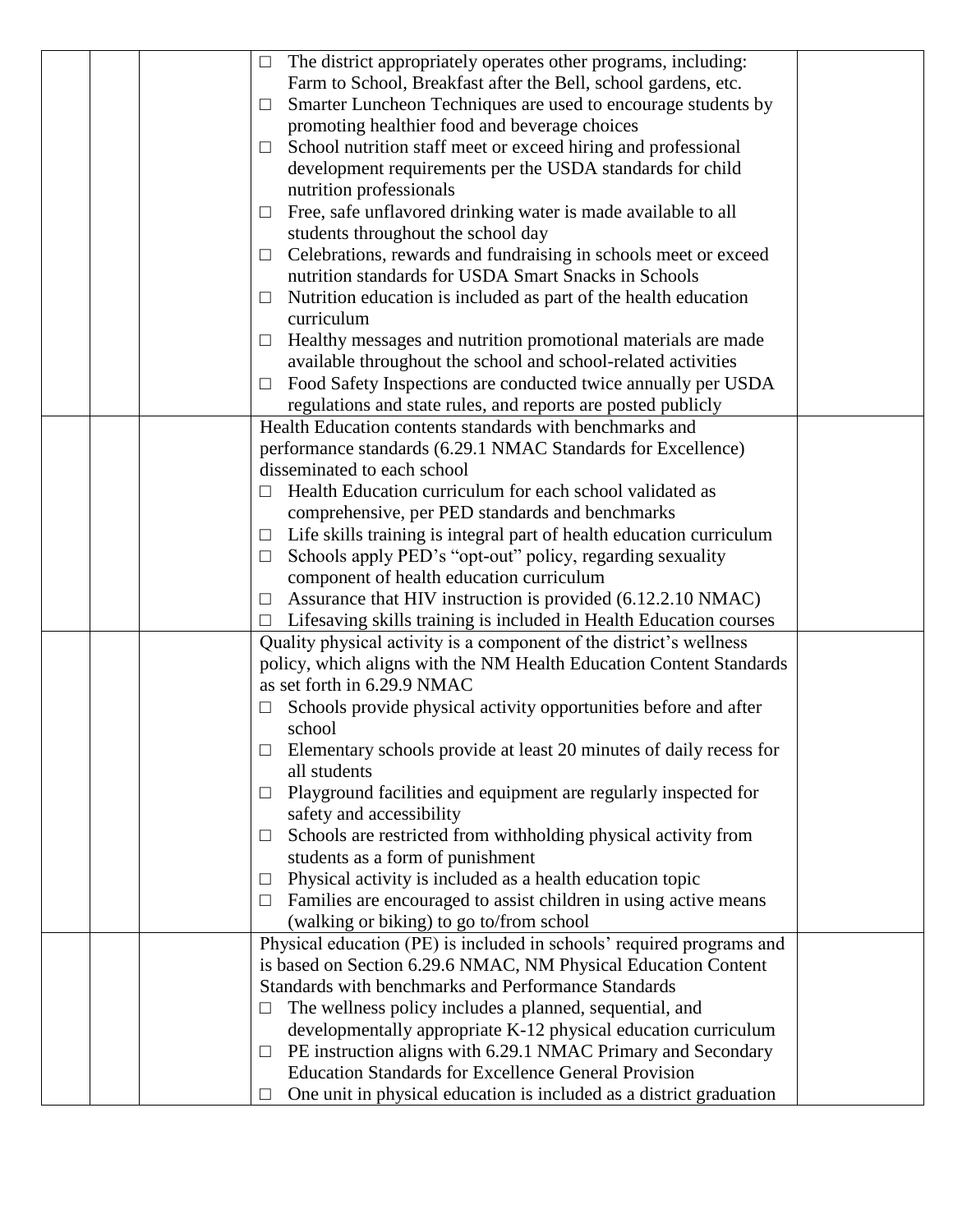|  | requirement                                                                   |  |
|--|-------------------------------------------------------------------------------|--|
|  | Any alternative course offered by the district in lieu of PE is<br>⊔          |  |
|  | compliant with state content and performance standards                        |  |
|  | Adapted physical education is available to all students where                 |  |
|  | appropriate                                                                   |  |
|  | Physical educators are appropriately trained and certified/licensed<br>$\Box$ |  |
|  | to teach the subject                                                          |  |
|  | Each school has an approved Safe School Plan that is compliant with           |  |
|  | wellness policy rule 6.12.6 NMAC. (A separate Safe School Plan                |  |
|  | guidance document is provided to schools from the PED, which has              |  |
|  | detailed information and supplemental materials to guide                      |  |
|  | districts/schools)                                                            |  |
|  | Schools perform 12 emergency drills each year, consisting of: 9<br>$\Box$     |  |
|  | fire drills; 2 Shelter-in-Place drills; and one evacuation drill              |  |
|  | A fully developed Bullying Prevention Policy is available at each<br>⊔        |  |
|  | school, which prohibits bullying/cyberbullying and is made                    |  |
|  | available to students and parents/guardians, according to 6.12.7.8            |  |
|  | (D) NMAC                                                                      |  |
|  | The school policies include full compliance with 6.12.4 NMAC:<br>⊔            |  |
|  | Tobacco, Alcohol and Drug Free Schools; communication of such                 |  |
|  | policy includes posting of signs on campuses to prohibit ATOD in              |  |
|  | all campuses and campus-related activities                                    |  |
|  | All schools are compliant with 6.11.2 NMAC: Rights and<br>$\Box$              |  |
|  | Responsibilities of Public Schools and Public Students in                     |  |
|  | providing schools that are absolutely gun free                                |  |
|  | Schools are compliant with 6.29.1.9 NMAC: Standards for<br>$\Box$             |  |
|  | Excellence General Provisions, Part O in requiring full                       |  |
|  | implementation of procedures for pest management                              |  |
|  | All other Assurance forms have been completed and submitted<br>⊔              |  |
|  | through WebEPPS to the PED                                                    |  |
|  | District Wellness Policy includes a plan to address the behavioral            |  |
|  | health needs of students                                                      |  |
|  | Support services are available for all students, including a referral         |  |
|  | system that is clearly conveyed to all members of the school                  |  |
|  | community                                                                     |  |
|  | Schools provide licensed staff to develop and supervise the<br>⊔              |  |
|  | behavioral health program                                                     |  |
|  | Students' behavioral health needs are assessed as part of the<br>⊔            |  |
|  | education plan process for student success                                    |  |
|  | Schools adhere to substance abuse reporting per Section 22-5-4, 4<br>⊔        |  |
|  | <b>NMSA 1978</b>                                                              |  |
|  | School staff members are trained in child abuse and neglect                   |  |
|  | detection and reporting, per Section 22-10A-32, NMSA 1978                     |  |
|  | Students with healthcare needs that may affect their school attendance        |  |
|  | and/or performance have Individualized Health Plans, which are                |  |
|  | separated from Individualized Education Program (IEP) plan but                |  |
|  | attached to the IEP or 504 plan based upon students' needs                    |  |
|  | Schools are compliant with 6.12.2.10 NMAC in reference to students            |  |
|  | who may be diagnosed with HIV/AIDS                                            |  |
|  |                                                                               |  |